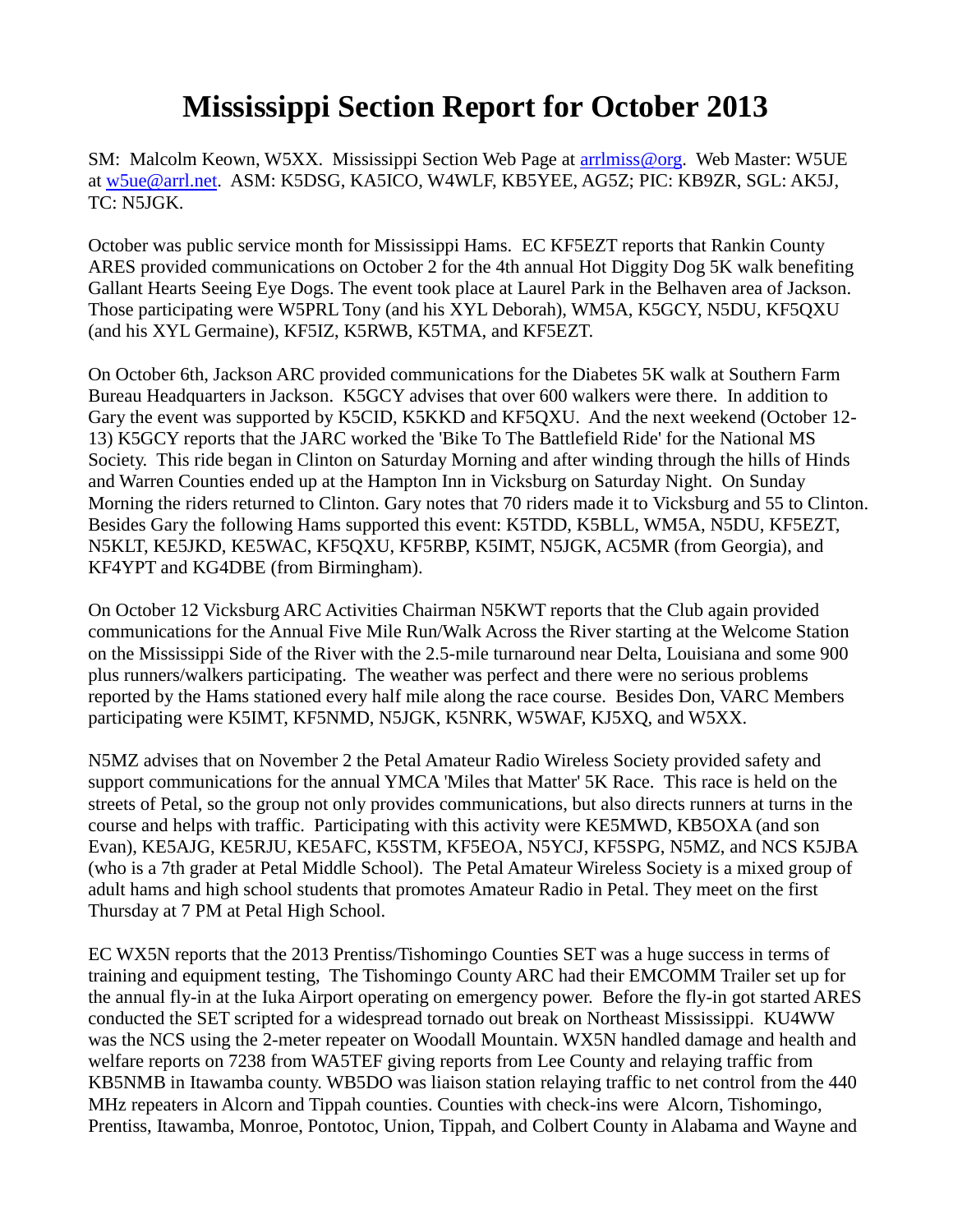Hardin Counties in Tennessee. Served agencies were the Iuka Hospital, Magnolia Regional Regional Hospital in Corinth, and the North Mississippi Medical Center in Tupelo. The new Tishomingo County EMA director Mrs. Payton S. Berklite was on hand to see the EMCOMM trailer and its capabilities.

AE5JG and PIC KB9ZR advise that on Thursday morning, 17 October, the Jackson County Amateur Radio Association and 599DXA members began preparing the Round Island Lighthouse Park in Pascagoula for their 'K5R' special event which was held on October 18-20. The first Lighthouse was built in 1833 on poor foundation material and eventually succumbed to the elements. A new Lighthouse was built in 1859. Over the next 70 years the Lighthouse was damaged by storms and extinguished many times by forces from both the South and the North. Operation ceased in 1928. In 1998 Hurricane George reduced the Lighthouse to a shell of its former self and Hurricane Katrina destroyed the remainder in 2005. The remains were transported by barge from the Island and then overland to the end of the high-rise bridge in Pascagoula in 2010 where it has undergone restoration.

The K5R operation had five stations on the air (SSB, CW & Digital) using a tri-bander, R-7 Vertical, Buddi Pole and a Carolina Windom. The final QSO total shows 850 QSOs (CW - 220, USB – 595, LSB - 27 and PSK31 - 8). Those JCARA and 599 Club Members participating were AE5JG, KF5PPK, KE5QHZ, N5FG, N9RQX, N5GJ, KF5CXI, AE5WU, AG5CC, N9RRI, WU5D, AF5DQ, N2PKW, K5MOZ, K2FF, W5UE, K5YG, and KF5KDH.

Media coverage was extensive. On October 15 AE5JG and Beth Meyers from the City of Pascagoula appeared on the WLOX Channel 13 Midday Report with Rhonda Weidner to promote the special event. WLOX and WXXV both came to the event and did on-site interviews. The WLOX interview was live with Michelle Lady on the Good Morning Mississippi Show. The Mississippi Free Press and the Sun Herald conducted on-site interviews and took pictures. The operation also had a publicity segment on FM104.9. In addition, many visitors stopped by (both Amateur Radio Operators and Non-operators).

Petal High School Instructor N5MZ reports that his classes have been busy. Brad just finished a unit on power/electronics/wireless with his high school Information Technology I students and of course taught FCC regulations, radio theory, RF safety, and operating practices too followed by offering them the chance to sit for the Technician Class Exam. Seven students in his morning class and five in his afternoon class passed and have received their calls (see listing below in Welcome to the following new Hams in Mississippi).

Brad is trying to recruit local businesses to sponsor each of my newly licensed students so he can provide them with an HT to get on the air. Over the summer, a local Ham group got permission from Clear Channel Radio to place the Hattiesburg ARC 147.36 repeater at 275' on their tower in Petal. Once the students are on the air, the next step will be to form a weekly net to encourage activity among the twelve licensed this year and the seventeen licensed last year. Brad is certainly doing a great job in Petal with his students. Give him a pat on the back the next time you see him!

WA5TEF and KA5ICO advise that the Tupelo ARC got a page and a half spread in the Tupelo Daily Journal including photos of the local club members and a QSL Display. The article also included information on international and local Ham operations and details on the licensing structure. Great PR!

Two Ham Classes were held in Mississippi in October. AE5FE, WB5BNV, and KF5QLL taught a Technician Class at the East Mississippi State Hospital resulting in seven new Technicians (see listing below of new Meridian, Porterville, Wesson, Collinsville and Raymond Hams). In addition, AG5Z taught a Class in Columbia resulting in four new Technicians, one General, and one student that passed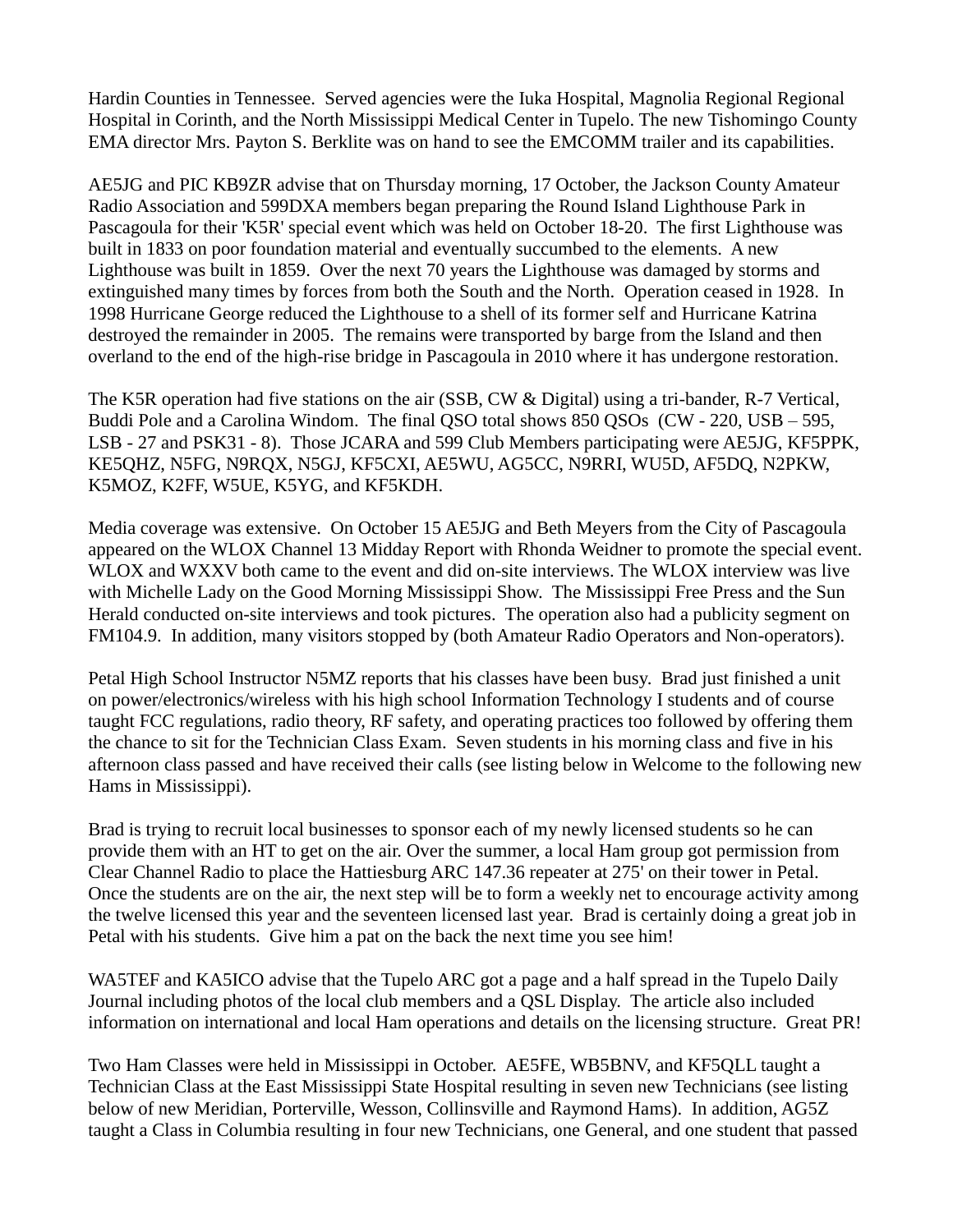all the way to Extra! Many thanks to those Hams that take time to teach classes.

W5THT (WD2XSH/6) reports that participating 630 Meter Experiment Stations have now beaconed over 150,000 hours without any reports of interference from other services. In addition, 504 CW QSOs have been made of which our own W5THT has made 189 of these QSOs.

On October 19 AE5FE, WB5BNV, KF5MWE, and KF5QLL setup a VHF 2M, HF Phone, and HF Digital Station (WinLink) to demonstrate and introduce Amateur Radio to Boy Scouts and Webelos of the Choctaw Council Area at Camp Binachi off of Hwy 19 South of Meridian. 35 Scouts participated in the Power Point presentation given and nearly half made contacts on either 2M or HF. This was the first attempt of a Jamboree-on-the-Air (JOTA) activity by the Choctaw Council BSA.

The Meridian Star Newspaper published an article about the JOTA which may be viewed at meridianstar.com/local/x134984327/sthash.fAtJ4LKV.gbpl. Photos may be viewed at https://www.facebook.com/kf5mwe/media\_set?set=a.10200824039671318.1073741832.14734581 33&type=1

Welcome to the following new Hams in Mississippi in July: KF5YEH, Monty – Caledonia; KF5YGG, Joel – Morton; KF5YHY, William – Oxford; KF5YHZ, William – Oxford; KF5YIA, Perry – Thaxton; KF5YQY, Ted – Meridian; KF5YQZ, Scott – Porterville; KF5YRA, Lawrence – Meridian; KF5YRB, Michael – Wesson; KF5YRC, Robert – Meridian; KF5YRD, Benjamin – Collinsville; KF5YRE, Anthony – Raymond; KF5YXO, Stephen – Petal, KF5YXP, Damon – Petal; KF5YXQ, Vincent – Petal; KF5YXR, Jamie – Petal; KF5YXS, Nicole – Petal; KF5YXT, Chris – Petal; KF5YXU, Ben – Petal; KF5YXW, Hayden - Petal; KF5YXX, Matthew – Petal; KF5YXY, Said - Petal; KF5YXZ, Matt – Petal; and KF5YYA, Jarod - Petal.

Also welcome to the following new ARRL Members in October: N0ILB – Diamondhead; KD5JDK – Gautier; WB5KFN – Hattiesburg; W5MZH – Brandon; KA5PGN – Ripley; and KF5WVB – Madison. As of October 31 ARRL Membership in Mississippi had dropped to 1,113 from a high of 1,146. Time to go back to work! Thanks to all who promote ARRL Membership!

Congratulations to to the following on their upgrades: KB5FRF, Mark – Crystal Springs; KD5PGA, Scott – Starkville; KF5WFY, James – Meridian; KF5WKZ, Mark – Corinth; and KF5WQD, Darrell – Pearl.

And congratulations to NM5Z in McComb, who just received his Worked All Zones Award.

Welcome to N5WDG as an OO and WS0Q as AEC for Alcorn County.

DEC/EC Monthly Reports for October 2013: WB5CON (NE MS/Alcorn), KF5EZT (Rankin), AE5FE (Lauderdale/Clarke), KE5KTU (Hinds), K5MOZ (Jackson), WX5N (Prentiss/Tishomingo), KB5NMB (Itawamba), N9OKV (Harrison), WV1Q (Jasper), WA5TEF (Lee), and KE5WJN (Pearl River)(also September Report).

Club Newsletter/Reports (Editor): Hattiesburg ARC (AC5E), Lowndes County ARC (AD5DO), Meridian ARC (W5MAV), Mississippi Coast ARA (KB9ZR), Northeast Mississippi ARA (KB5NMB), and the Tishomingo County ARC (KU4WW).

Regret to report the passing of N5CFN of Hattiesburg.